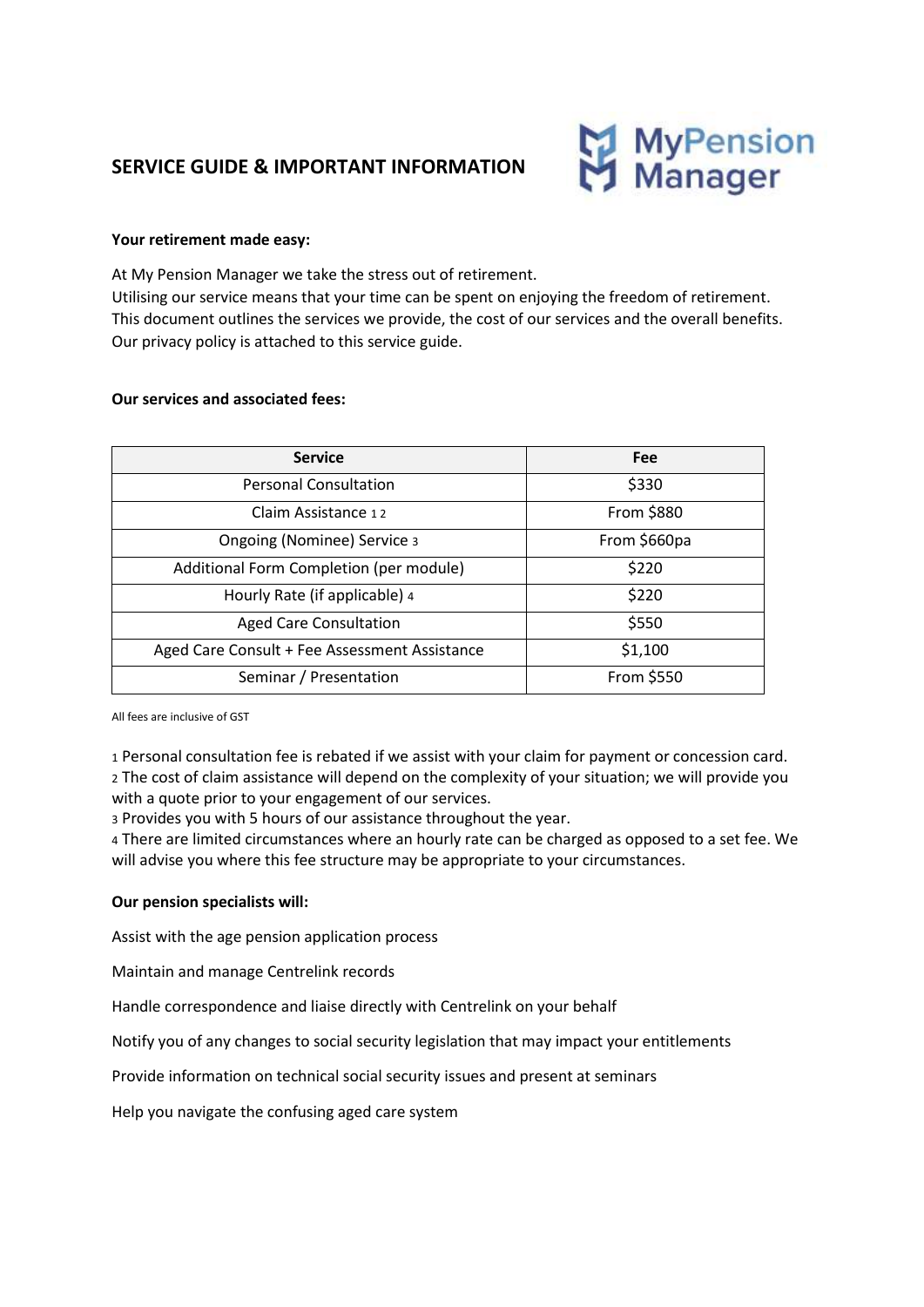## **What we do:**

My Pension Manager is an age pension administration, information and nominee service. Our team of experts handle all correspondence with Centrelink ensuring your record is maintained. We give you the confidence that you're making the most of your available entitlements.

# **We do not provide financial, taxation or legal advice:**

The My Pension Manager experts are independent and completely unbiased. Our team will provide you with professional Centrelink administration but will never provide you with advice that we are not qualified or licenced to do so.

We do not sell or recommend any financial products or provide financial strategy advice. The information provided by our staff should never replace financial, taxation or legal advice. We strongly encourage and recommend you seek professional advice to ensure that you always remain on track to achieve your goals and objectives.

We maintain a list of preferred specialists including financial planners, accountants, solicitors. Please contact us if you require further information.

## **Our areas of expertise:**

Pension entitlements and supplements available

Commonwealth concession cards

Structure of your income/assets and the effect on your payments

Understanding retirement income & working beyond your age pension age

Selling your home, downsizing, rental assistance

Retirement & lifestyle villages

Aged care and accommodation options

#### **Your responsibility:**

It is crucial that you advise My Pension Manager of any changes to your situation. For more information on what constitutes a change in circumstance please refer to the Centrelink website. Centrelink has a strict 14-day notification of change window. You could be overpaid or underpaid pension if you fail to advise within this period of time.

If you engage My Pension Manager to act on your behalf it is important that you advise us of your change in circumstances as soon as practically possible. We can not adjust your Centrelink record if you do not advise us of the changes and provide supporting evidence.

Therefore, we warn you that appointing us as your nominee does not remove your reporting responsibilities and we are not liable for any overpayment to you or demand for repayment by Centrelink for failing to report updates of your details if you have not advised these to us.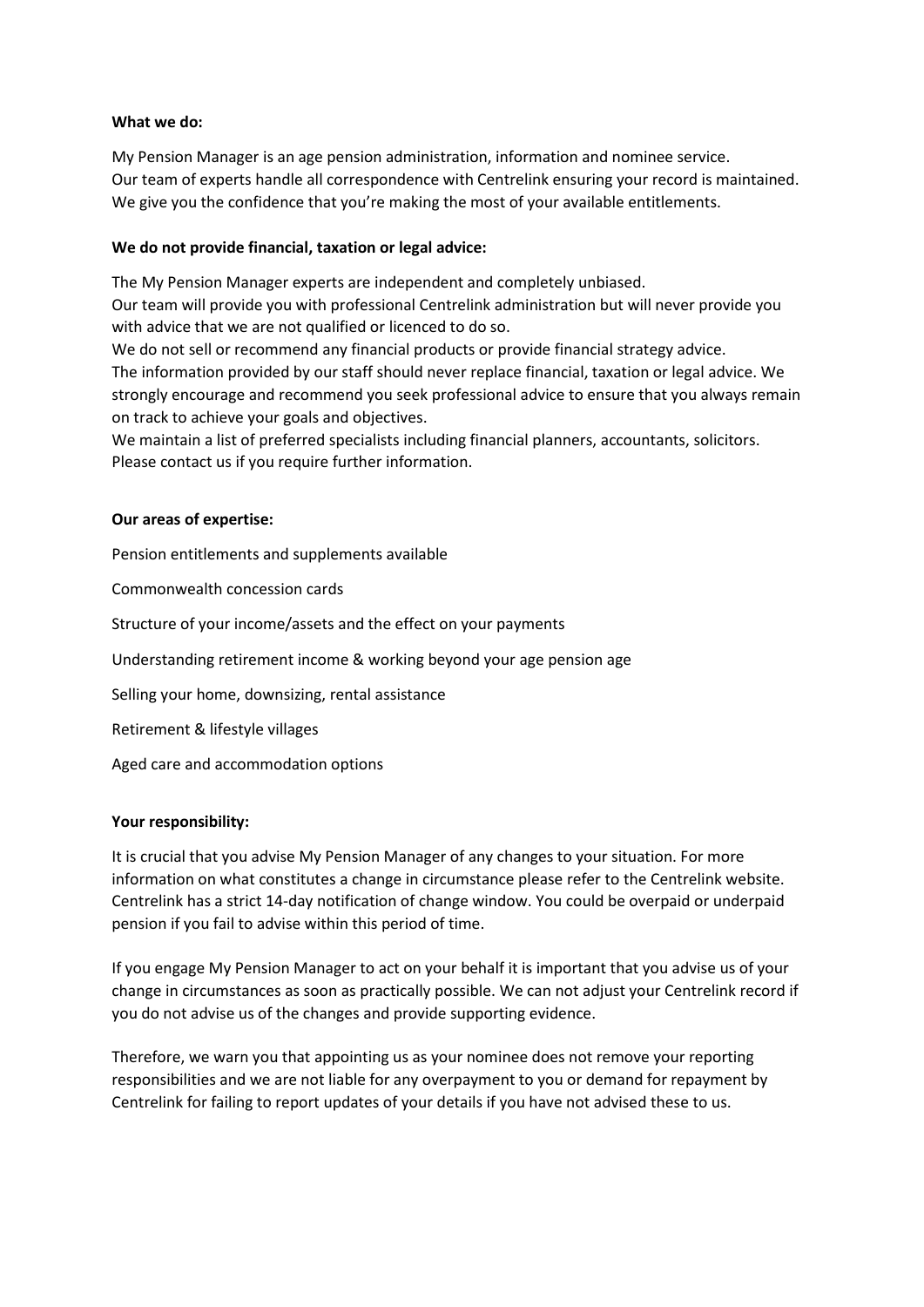## **Privacy Policy**

My Pension Manager is committed to providing quality services to you and this policy outlines our ongoing obligations to you in respect of how we manage your Personal Information.

We have adopted the Australian Privacy Principles (APPs) contained in the Privacy Act 1988 (Cth) (the Privacy Act). The NPPs govern the way in which we collect, use, disclose, store, secure and dispose of your Personal Information.

A copy of the Australian Privacy Principles may be obtained from the website of The Office of the Australian Information Commissioner at www.aoic.gov.au

## **What is Personal Information and why do we collect it?**

Personal Information is information or an opinion that identifies an individual. Examples of Personal Information we collect include: names, addresses, email addresses, phone and facsimile numbers.

This Personal Information is obtained in many ways including interviews, correspondence, by telephone and facsimile, by email, via our website [www.mypensionmanager.com.au,](http://www.mypensionmanager.com.au/) from your website from media and publications, from other publicly available sources, from cookies and from third parties. We don't guarantee website links or policy of authorised third parties.

We collect your Personal Information for the primary purpose of providing our services to you, providing information to our clients and marketing. We may also use your Personal Information for secondary purposes closely related to the primary purpose, in circumstances where you would reasonably expect such use or disclosure. You may unsubscribe from our mailing/marketing lists at any time by contacting us in writing.

When we collect Personal Information we will, where appropriate and where possible, explain to you why we are collecting the information and how we plan to use it.

#### **Sensitive Information**

Sensitive information is defined in the Privacy Act to include information or opinion about such things as an individual's racial or ethnic origin, political opinions, membership of a political association, religious or philosophical beliefs, membership of a trade union or other professional body, criminal record or health information.

Sensitive information will be used by us only:

- For the primary purpose for which it was obtained
- For a secondary purpose that is directly related to the primary purpose
- With your consent; or where required or authorised by law.

#### **Third Parties**

Where reasonable and practicable to do so, we will collect your Personal Information only from you. However, in some circumstances we may be provided with information by third parties. In such a case we will take reasonable steps to ensure that you are made aware of the information provided to us by the third party.